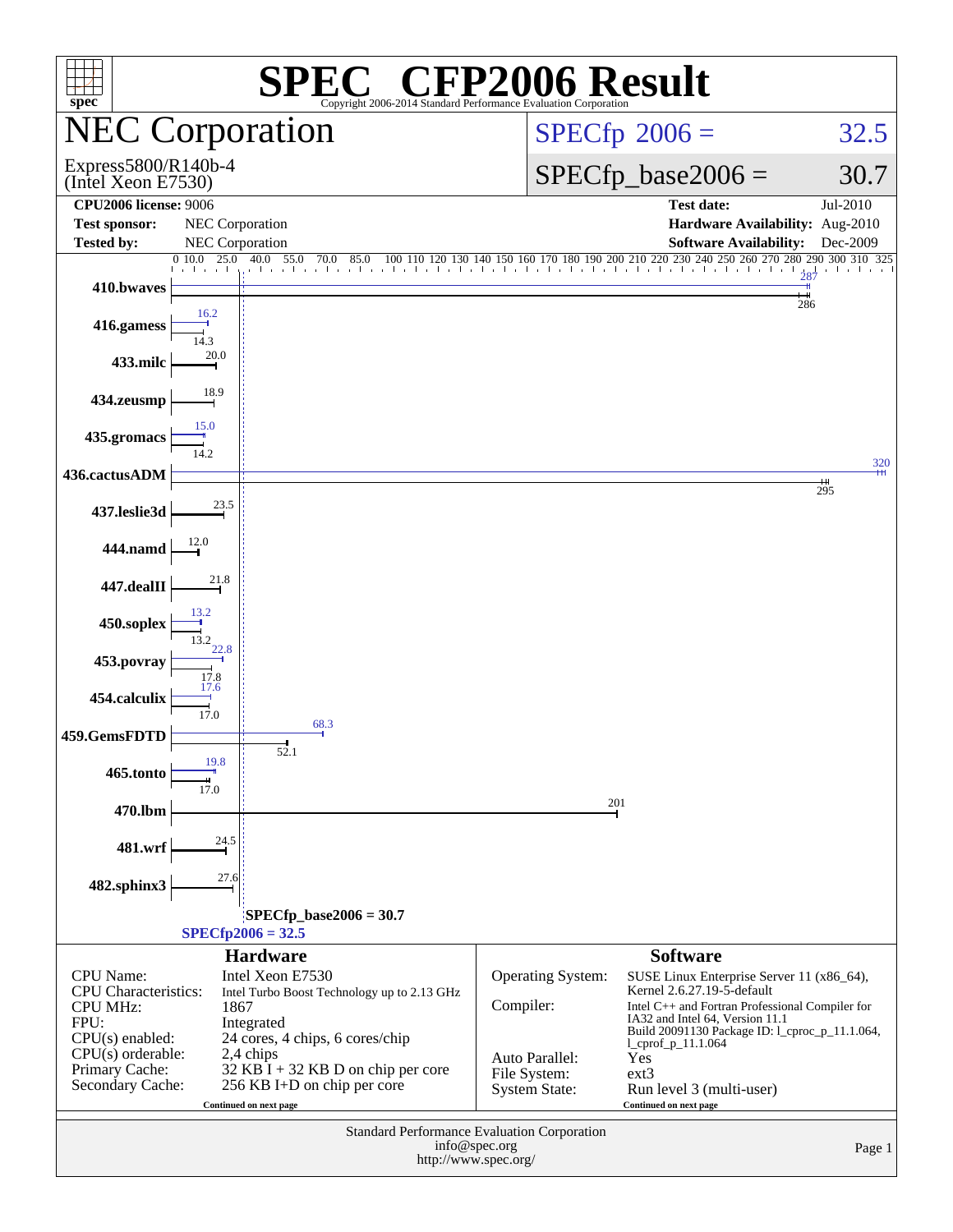

[482.sphinx3](http://www.spec.org/auto/cpu2006/Docs/482.sphinx3.html) 708 27.5 **[707](http://www.spec.org/auto/cpu2006/Docs/result-fields.html#Median) [27.6](http://www.spec.org/auto/cpu2006/Docs/result-fields.html#Median)** 706 27.6 708 27.5 **[707](http://www.spec.org/auto/cpu2006/Docs/result-fields.html#Median) [27.6](http://www.spec.org/auto/cpu2006/Docs/result-fields.html#Median)** 706 27.6 Results appear in the [order in which they were run.](http://www.spec.org/auto/cpu2006/Docs/result-fields.html#RunOrder) Bold underlined text [indicates a median measurement.](http://www.spec.org/auto/cpu2006/Docs/result-fields.html#Median)

#### **[Operating System Notes](http://www.spec.org/auto/cpu2006/Docs/result-fields.html#OperatingSystemNotes)**

'ulimit -s unlimited' was used to set the stacksize to unlimited prior to run

#### **[Platform Notes](http://www.spec.org/auto/cpu2006/Docs/result-fields.html#PlatformNotes)**

 BIOS setting: Performance/Watt: Traditional Hyper-Threading Technology: Disabled NUMA Configuration: Disabled Interleave Mode: 8 Way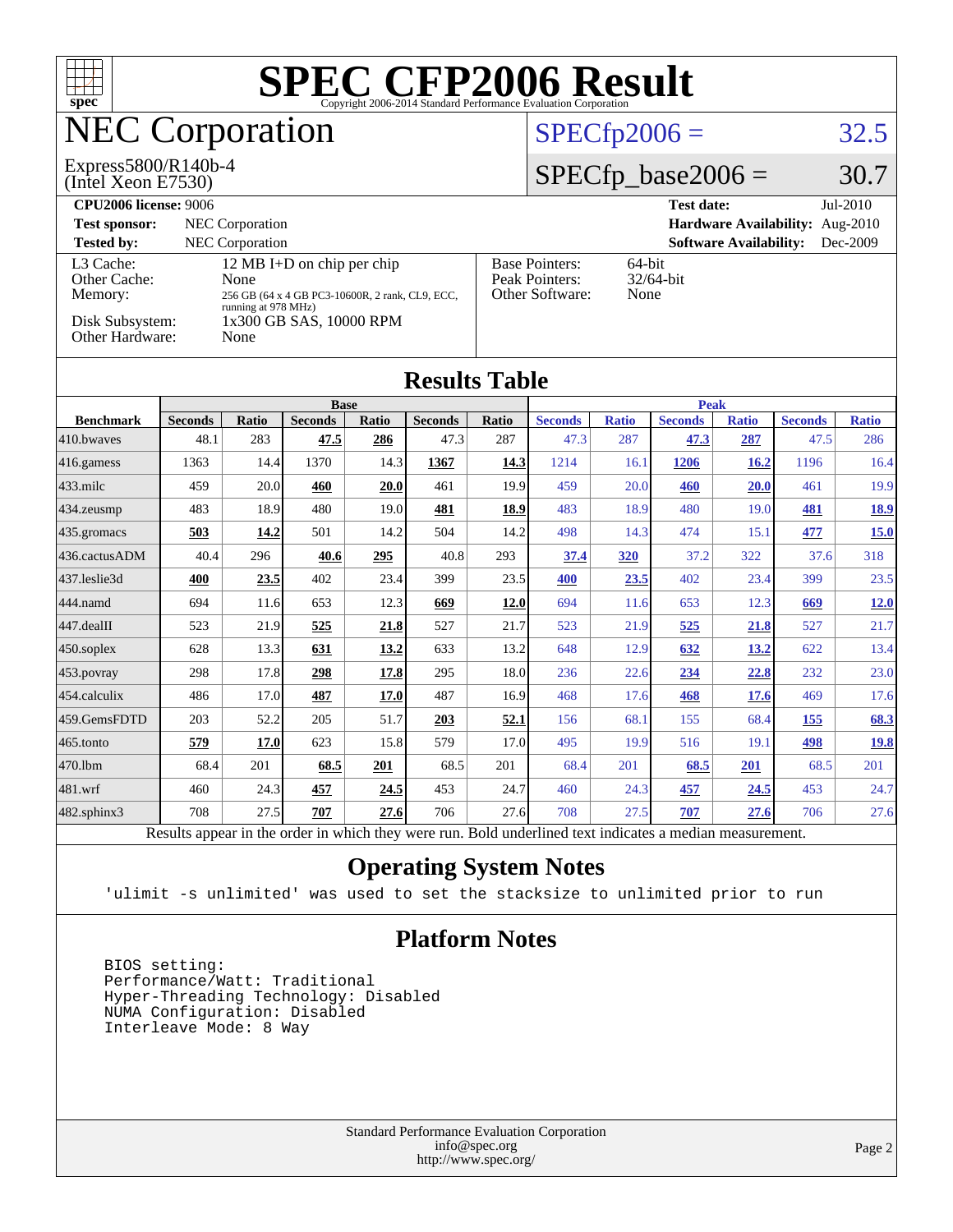

## NEC Corporation

#### (Intel Xeon E7530) Express5800/R140b-4

 $SPECTp2006 = 32.5$ 

### $SPECfp\_base2006 = 30.7$

**[Test sponsor:](http://www.spec.org/auto/cpu2006/Docs/result-fields.html#Testsponsor)** NEC Corporation **[Hardware Availability:](http://www.spec.org/auto/cpu2006/Docs/result-fields.html#HardwareAvailability)** Aug-2010

**[CPU2006 license:](http://www.spec.org/auto/cpu2006/Docs/result-fields.html#CPU2006license)** 9006 **[Test date:](http://www.spec.org/auto/cpu2006/Docs/result-fields.html#Testdate)** Jul-2010 **[Tested by:](http://www.spec.org/auto/cpu2006/Docs/result-fields.html#Testedby)** NEC Corporation **[Software Availability:](http://www.spec.org/auto/cpu2006/Docs/result-fields.html#SoftwareAvailability)** Dec-2009

#### **[General Notes](http://www.spec.org/auto/cpu2006/Docs/result-fields.html#GeneralNotes)**

 OMP\_NUM\_THREADS set to number of cores KMP\_AFFINITY set to granularity=fine,scatter KMP\_STACKSIZE set to 200M

#### **[Base Compiler Invocation](http://www.spec.org/auto/cpu2006/Docs/result-fields.html#BaseCompilerInvocation)**

[C benchmarks](http://www.spec.org/auto/cpu2006/Docs/result-fields.html#Cbenchmarks): -m64

[C++ benchmarks:](http://www.spec.org/auto/cpu2006/Docs/result-fields.html#CXXbenchmarks) [icpc -m64](http://www.spec.org/cpu2006/results/res2010q3/cpu2006-20100727-12634.flags.html#user_CXXbase_intel_icpc_64bit_bedb90c1146cab66620883ef4f41a67e)

[Fortran benchmarks](http://www.spec.org/auto/cpu2006/Docs/result-fields.html#Fortranbenchmarks): [ifort -m64](http://www.spec.org/cpu2006/results/res2010q3/cpu2006-20100727-12634.flags.html#user_FCbase_intel_ifort_64bit_ee9d0fb25645d0210d97eb0527dcc06e)

[Benchmarks using both Fortran and C](http://www.spec.org/auto/cpu2006/Docs/result-fields.html#BenchmarksusingbothFortranandC): [icc -m64](http://www.spec.org/cpu2006/results/res2010q3/cpu2006-20100727-12634.flags.html#user_CC_FCbase_intel_icc_64bit_0b7121f5ab7cfabee23d88897260401c) [ifort -m64](http://www.spec.org/cpu2006/results/res2010q3/cpu2006-20100727-12634.flags.html#user_CC_FCbase_intel_ifort_64bit_ee9d0fb25645d0210d97eb0527dcc06e)

#### **[Base Portability Flags](http://www.spec.org/auto/cpu2006/Docs/result-fields.html#BasePortabilityFlags)**

| 410.bwaves: -DSPEC CPU LP64<br>416.gamess: -DSPEC_CPU_LP64<br>433.milc: -DSPEC CPU LP64<br>434.zeusmp: -DSPEC_CPU_LP64<br>435.gromacs: -DSPEC_CPU_LP64 -nofor_main<br>436.cactusADM: -DSPEC CPU LP64 -nofor main<br>437.leslie3d: -DSPEC CPU LP64<br>444.namd: -DSPEC CPU LP64<br>447.dealII: -DSPEC CPU LP64 |                                                                |
|---------------------------------------------------------------------------------------------------------------------------------------------------------------------------------------------------------------------------------------------------------------------------------------------------------------|----------------------------------------------------------------|
| 450.soplex: -DSPEC_CPU_LP64<br>453.povray: -DSPEC_CPU_LP64<br>454.calculix: - DSPEC CPU LP64 - nofor main<br>459.GemsFDTD: -DSPEC CPU LP64<br>465.tonto: - DSPEC CPU LP64                                                                                                                                     |                                                                |
| 470.1bm: -DSPEC CPU LP64<br>482.sphinx3: -DSPEC CPU LP64                                                                                                                                                                                                                                                      | 481.wrf: -DSPEC CPU_LP64 -DSPEC_CPU_CASE_FLAG -DSPEC_CPU_LINUX |

#### **[Base Optimization Flags](http://www.spec.org/auto/cpu2006/Docs/result-fields.html#BaseOptimizationFlags)**

[C benchmarks](http://www.spec.org/auto/cpu2006/Docs/result-fields.html#Cbenchmarks): [-xSSE4.2](http://www.spec.org/cpu2006/results/res2010q3/cpu2006-20100727-12634.flags.html#user_CCbase_f-xSSE42_f91528193cf0b216347adb8b939d4107) [-ipo](http://www.spec.org/cpu2006/results/res2010q3/cpu2006-20100727-12634.flags.html#user_CCbase_f-ipo) [-O3](http://www.spec.org/cpu2006/results/res2010q3/cpu2006-20100727-12634.flags.html#user_CCbase_f-O3) [-no-prec-div](http://www.spec.org/cpu2006/results/res2010q3/cpu2006-20100727-12634.flags.html#user_CCbase_f-no-prec-div) [-static](http://www.spec.org/cpu2006/results/res2010q3/cpu2006-20100727-12634.flags.html#user_CCbase_f-static) [-parallel](http://www.spec.org/cpu2006/results/res2010q3/cpu2006-20100727-12634.flags.html#user_CCbase_f-parallel) [-opt-prefetch](http://www.spec.org/cpu2006/results/res2010q3/cpu2006-20100727-12634.flags.html#user_CCbase_f-opt-prefetch)

[C++ benchmarks:](http://www.spec.org/auto/cpu2006/Docs/result-fields.html#CXXbenchmarks) [-xSSE4.2](http://www.spec.org/cpu2006/results/res2010q3/cpu2006-20100727-12634.flags.html#user_CXXbase_f-xSSE42_f91528193cf0b216347adb8b939d4107) [-ipo](http://www.spec.org/cpu2006/results/res2010q3/cpu2006-20100727-12634.flags.html#user_CXXbase_f-ipo) [-O3](http://www.spec.org/cpu2006/results/res2010q3/cpu2006-20100727-12634.flags.html#user_CXXbase_f-O3) [-no-prec-div](http://www.spec.org/cpu2006/results/res2010q3/cpu2006-20100727-12634.flags.html#user_CXXbase_f-no-prec-div) [-static](http://www.spec.org/cpu2006/results/res2010q3/cpu2006-20100727-12634.flags.html#user_CXXbase_f-static) [-parallel](http://www.spec.org/cpu2006/results/res2010q3/cpu2006-20100727-12634.flags.html#user_CXXbase_f-parallel) [-opt-prefetch](http://www.spec.org/cpu2006/results/res2010q3/cpu2006-20100727-12634.flags.html#user_CXXbase_f-opt-prefetch)

Continued on next page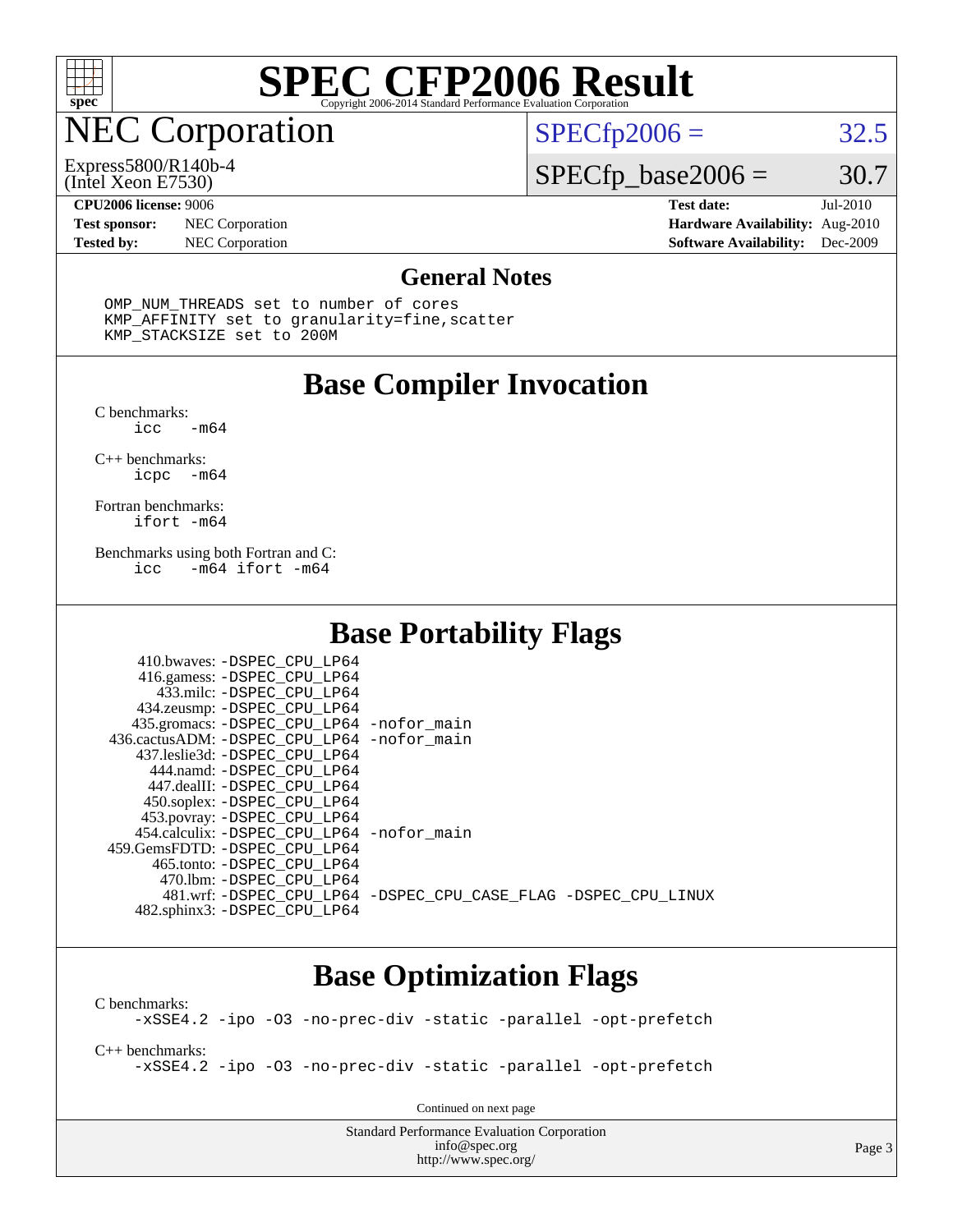

NEC Corporation

 $SPECfp2006 = 32.5$  $SPECfp2006 = 32.5$ 

(Intel Xeon E7530) Express5800/R140b-4  $SPECTp\_base2006 = 30.7$ 

**[Test sponsor:](http://www.spec.org/auto/cpu2006/Docs/result-fields.html#Testsponsor)** NEC Corporation **[Hardware Availability:](http://www.spec.org/auto/cpu2006/Docs/result-fields.html#HardwareAvailability)** Aug-2010 **[Tested by:](http://www.spec.org/auto/cpu2006/Docs/result-fields.html#Testedby)** NEC Corporation **[Software Availability:](http://www.spec.org/auto/cpu2006/Docs/result-fields.html#SoftwareAvailability)** Dec-2009

**[CPU2006 license:](http://www.spec.org/auto/cpu2006/Docs/result-fields.html#CPU2006license)** 9006 **[Test date:](http://www.spec.org/auto/cpu2006/Docs/result-fields.html#Testdate)** Jul-2010

### **[Base Optimization Flags \(Continued\)](http://www.spec.org/auto/cpu2006/Docs/result-fields.html#BaseOptimizationFlags)**

[Fortran benchmarks](http://www.spec.org/auto/cpu2006/Docs/result-fields.html#Fortranbenchmarks): [-xSSE4.2](http://www.spec.org/cpu2006/results/res2010q3/cpu2006-20100727-12634.flags.html#user_FCbase_f-xSSE42_f91528193cf0b216347adb8b939d4107) [-ipo](http://www.spec.org/cpu2006/results/res2010q3/cpu2006-20100727-12634.flags.html#user_FCbase_f-ipo) [-O3](http://www.spec.org/cpu2006/results/res2010q3/cpu2006-20100727-12634.flags.html#user_FCbase_f-O3) [-no-prec-div](http://www.spec.org/cpu2006/results/res2010q3/cpu2006-20100727-12634.flags.html#user_FCbase_f-no-prec-div) [-static](http://www.spec.org/cpu2006/results/res2010q3/cpu2006-20100727-12634.flags.html#user_FCbase_f-static) [-parallel](http://www.spec.org/cpu2006/results/res2010q3/cpu2006-20100727-12634.flags.html#user_FCbase_f-parallel) [-opt-prefetch](http://www.spec.org/cpu2006/results/res2010q3/cpu2006-20100727-12634.flags.html#user_FCbase_f-opt-prefetch)

[Benchmarks using both Fortran and C](http://www.spec.org/auto/cpu2006/Docs/result-fields.html#BenchmarksusingbothFortranandC): [-xSSE4.2](http://www.spec.org/cpu2006/results/res2010q3/cpu2006-20100727-12634.flags.html#user_CC_FCbase_f-xSSE42_f91528193cf0b216347adb8b939d4107) [-ipo](http://www.spec.org/cpu2006/results/res2010q3/cpu2006-20100727-12634.flags.html#user_CC_FCbase_f-ipo) [-O3](http://www.spec.org/cpu2006/results/res2010q3/cpu2006-20100727-12634.flags.html#user_CC_FCbase_f-O3) [-no-prec-div](http://www.spec.org/cpu2006/results/res2010q3/cpu2006-20100727-12634.flags.html#user_CC_FCbase_f-no-prec-div) [-static](http://www.spec.org/cpu2006/results/res2010q3/cpu2006-20100727-12634.flags.html#user_CC_FCbase_f-static) [-parallel](http://www.spec.org/cpu2006/results/res2010q3/cpu2006-20100727-12634.flags.html#user_CC_FCbase_f-parallel) [-opt-prefetch](http://www.spec.org/cpu2006/results/res2010q3/cpu2006-20100727-12634.flags.html#user_CC_FCbase_f-opt-prefetch)

**[Peak Compiler Invocation](http://www.spec.org/auto/cpu2006/Docs/result-fields.html#PeakCompilerInvocation)**

[C benchmarks](http://www.spec.org/auto/cpu2006/Docs/result-fields.html#Cbenchmarks):  $icc$   $-m64$ 

[C++ benchmarks:](http://www.spec.org/auto/cpu2006/Docs/result-fields.html#CXXbenchmarks) [icpc -m64](http://www.spec.org/cpu2006/results/res2010q3/cpu2006-20100727-12634.flags.html#user_CXXpeak_intel_icpc_64bit_bedb90c1146cab66620883ef4f41a67e)

[Fortran benchmarks](http://www.spec.org/auto/cpu2006/Docs/result-fields.html#Fortranbenchmarks): [ifort -m64](http://www.spec.org/cpu2006/results/res2010q3/cpu2006-20100727-12634.flags.html#user_FCpeak_intel_ifort_64bit_ee9d0fb25645d0210d97eb0527dcc06e)

[Benchmarks using both Fortran and C](http://www.spec.org/auto/cpu2006/Docs/result-fields.html#BenchmarksusingbothFortranandC): [icc -m64](http://www.spec.org/cpu2006/results/res2010q3/cpu2006-20100727-12634.flags.html#user_CC_FCpeak_intel_icc_64bit_0b7121f5ab7cfabee23d88897260401c) [ifort -m64](http://www.spec.org/cpu2006/results/res2010q3/cpu2006-20100727-12634.flags.html#user_CC_FCpeak_intel_ifort_64bit_ee9d0fb25645d0210d97eb0527dcc06e)

#### **[Peak Portability Flags](http://www.spec.org/auto/cpu2006/Docs/result-fields.html#PeakPortabilityFlags)**

Same as Base Portability Flags

### **[Peak Optimization Flags](http://www.spec.org/auto/cpu2006/Docs/result-fields.html#PeakOptimizationFlags)**

[C benchmarks](http://www.spec.org/auto/cpu2006/Docs/result-fields.html#Cbenchmarks):

433.milc: basepeak = yes

 $470$ .lbm: basepeak = yes

482.sphinx3: basepeak = yes

[C++ benchmarks:](http://www.spec.org/auto/cpu2006/Docs/result-fields.html#CXXbenchmarks)

444.namd: basepeak = yes

447.dealII: basepeak = yes

 450.soplex: [-xSSE4.2](http://www.spec.org/cpu2006/results/res2010q3/cpu2006-20100727-12634.flags.html#user_peakPASS2_CXXFLAGSPASS2_LDFLAGS450_soplex_f-xSSE42_f91528193cf0b216347adb8b939d4107)(pass 2) [-prof-gen](http://www.spec.org/cpu2006/results/res2010q3/cpu2006-20100727-12634.flags.html#user_peakPASS1_CXXFLAGSPASS1_LDFLAGS450_soplex_prof_gen_e43856698f6ca7b7e442dfd80e94a8fc)(pass 1) [-ipo](http://www.spec.org/cpu2006/results/res2010q3/cpu2006-20100727-12634.flags.html#user_peakPASS2_CXXFLAGSPASS2_LDFLAGS450_soplex_f-ipo)(pass 2) [-O3](http://www.spec.org/cpu2006/results/res2010q3/cpu2006-20100727-12634.flags.html#user_peakPASS2_CXXFLAGSPASS2_LDFLAGS450_soplex_f-O3)(pass 2) [-no-prec-div](http://www.spec.org/cpu2006/results/res2010q3/cpu2006-20100727-12634.flags.html#user_peakPASS2_CXXFLAGSPASS2_LDFLAGS450_soplex_f-no-prec-div)(pass 2) [-static](http://www.spec.org/cpu2006/results/res2010q3/cpu2006-20100727-12634.flags.html#user_peakPASS2_CXXFLAGSPASS2_LDFLAGS450_soplex_f-static)(pass 2) [-prof-use](http://www.spec.org/cpu2006/results/res2010q3/cpu2006-20100727-12634.flags.html#user_peakPASS2_CXXFLAGSPASS2_LDFLAGS450_soplex_prof_use_bccf7792157ff70d64e32fe3e1250b55)(pass 2) [-opt-malloc-options=3](http://www.spec.org/cpu2006/results/res2010q3/cpu2006-20100727-12634.flags.html#user_peakOPTIMIZE450_soplex_f-opt-malloc-options_13ab9b803cf986b4ee62f0a5998c2238) [-auto-ilp32](http://www.spec.org/cpu2006/results/res2010q3/cpu2006-20100727-12634.flags.html#user_peakCXXOPTIMIZE450_soplex_f-auto-ilp32)

Continued on next page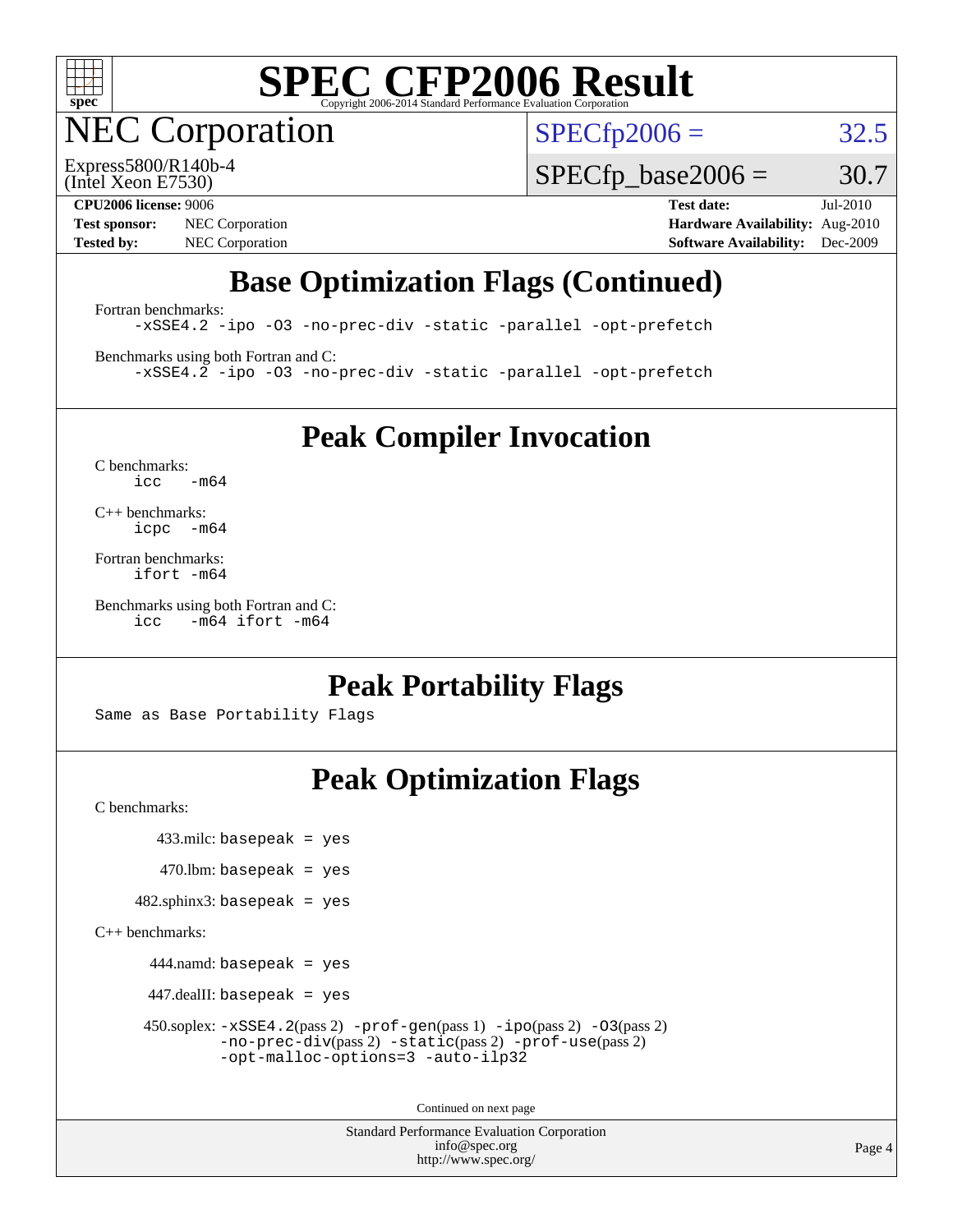

NEC Corporation

 $SPECfp2006 = 32.5$  $SPECfp2006 = 32.5$ 

(Intel Xeon E7530) Express5800/R140b-4

 $SPECTp\_base2006 = 30.7$ 

| <b>Test sponsor:</b> | NEC Corporation        |
|----------------------|------------------------|
| <b>Tested by:</b>    | <b>NEC</b> Corporation |

**[CPU2006 license:](http://www.spec.org/auto/cpu2006/Docs/result-fields.html#CPU2006license)** 9006 **[Test date:](http://www.spec.org/auto/cpu2006/Docs/result-fields.html#Testdate)** Jul-2010 **[Hardware Availability:](http://www.spec.org/auto/cpu2006/Docs/result-fields.html#HardwareAvailability)** Aug-2010 **[Software Availability:](http://www.spec.org/auto/cpu2006/Docs/result-fields.html#SoftwareAvailability)** Dec-2009

### **[Peak Optimization Flags \(Continued\)](http://www.spec.org/auto/cpu2006/Docs/result-fields.html#PeakOptimizationFlags)**

|                                      | <b>Standard Performance Evaluation Corporation</b><br>info@spec.org                                                                                                                              | Page 5 |
|--------------------------------------|--------------------------------------------------------------------------------------------------------------------------------------------------------------------------------------------------|--------|
|                                      |                                                                                                                                                                                                  |        |
|                                      |                                                                                                                                                                                                  |        |
|                                      | You can also download the XML flags source by saving the following link:<br>http://www.spec.org/cpu2006/flags/Intel-ic11.1-linux64-revE-R140b.xml                                                |        |
|                                      | The flags file that was used to format this result can be browsed at<br>http://www.spec.org/cpu2006/flags/Intel-ic11.1-linux64-revE-R140b.html                                                   |        |
|                                      | $481.wrf$ : basepeak = yes                                                                                                                                                                       |        |
|                                      | 454.calculix: -xSSE4.2 -ipo -03 -no-prec-div -static -auto-ilp32                                                                                                                                 |        |
|                                      | $436.cactusADM: -xSSE4.2(pass 2) -prof-gen(pass 1) -ipo(pass 2) -03(pass 2)$<br>-no-prec-div(pass 2) -static(pass 2) -prof-use(pass 2)<br>-unroll2 -opt-prefetch -parallel -auto-ilp32           |        |
|                                      | 435.gromacs: $-xSSE4$ . 2(pass 2) -prof-gen(pass 1) -ipo(pass 2) -03(pass 2)<br>-no-prec-div(pass 2) -static(pass 2) -prof-use(pass 2)<br>-opt-prefetch -auto-ilp32                              |        |
| Benchmarks using both Fortran and C: |                                                                                                                                                                                                  |        |
|                                      | $465$ .tonto: $-xSSE4$ . 2(pass 2) $-prof-gen(pass 1) -ipo(pass 2) -03(pass 2)$<br>-no-prec-div(pass 2) -static(pass 2) -prof-use(pass 2)<br>-inline-calloc -opt-malloc-options=3 -auto -unroll4 |        |
|                                      | 459.GemsFDTD: -xSSE4.2(pass 2) -prof-gen(pass 1) -ipo(pass 2) -03(pass 2)<br>-no-prec-div(pass 2) -static(pass 2) -prof-use(pass 2)<br>-unroll2 -Ob0 -opt-prefetch -parallel                     |        |
|                                      | $437$ .leslie3d: basepeak = yes                                                                                                                                                                  |        |
|                                      | $434$ .zeusmp: basepeak = yes                                                                                                                                                                    |        |
|                                      | 416.gamess: $-xSSE4$ . 2(pass 2) $-prof-gen(pass 1) -ipo(pass 2) -03(pass 2)$<br>-no-prec-div(pass 2) -static(pass 2) -prof-use(pass 2)<br>-unroll2 -Ob0 -ansi-alias -scalar-rep-                |        |
|                                      | 410.bwaves: -xSSE4.2 -ipo -03 -no-prec-div -static -opt-prefetch<br>-parallel                                                                                                                    |        |
| Fortran benchmarks:                  |                                                                                                                                                                                                  |        |
|                                      | $453.$ povray: $-xSSE4.2(pass2)$ -prof-gen $(pass1)$ -ipo $(pass2)$ -03 $(pass2)$<br>-no-prec-div(pass 2) -static(pass 2) -prof-use(pass 2)<br>-unroll4 -ansi-alias                              |        |

<http://www.spec.org/>